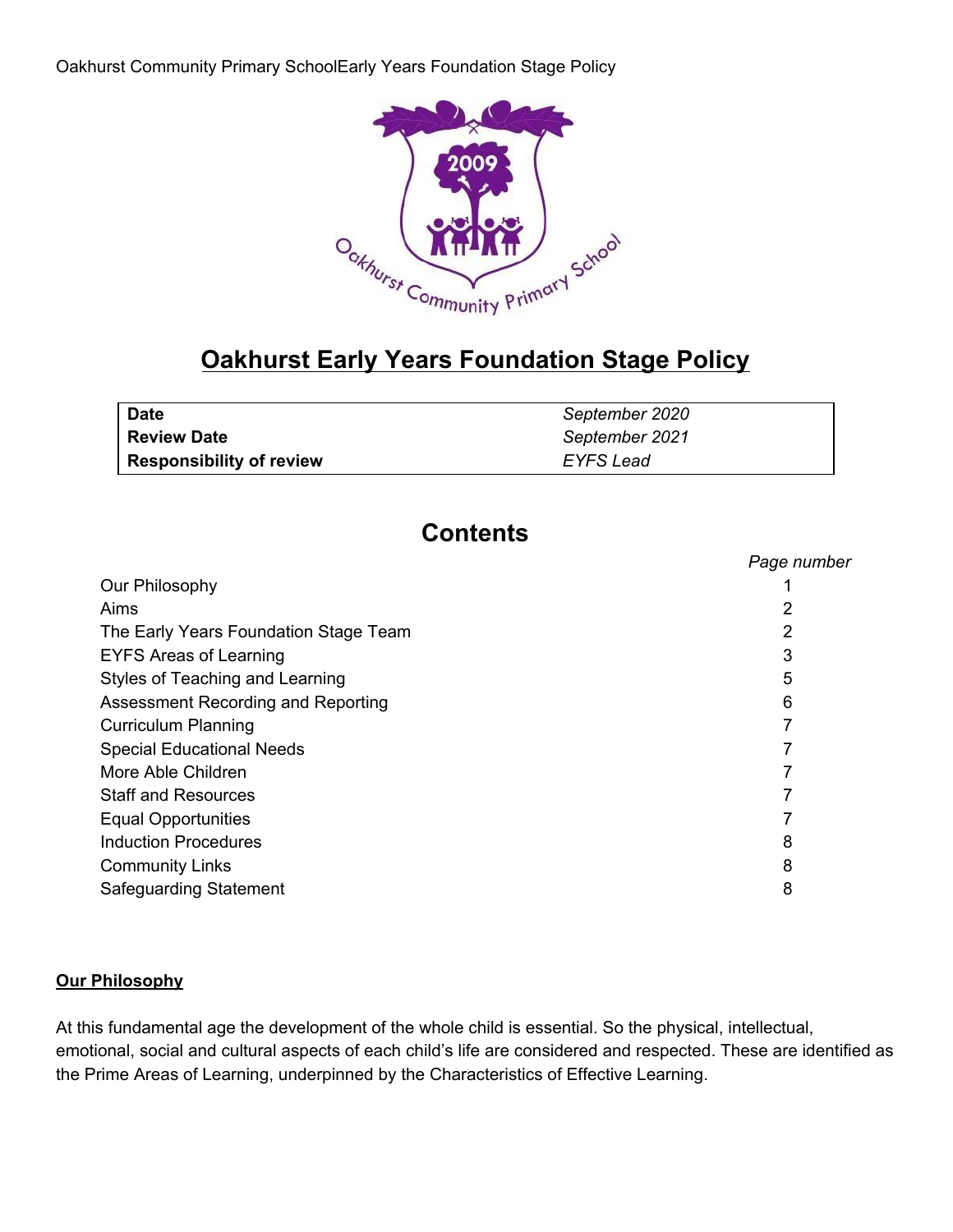The Early Foundation Stage Team at Oakhurst Community Primary School offers a breadth of curriculum choices to all children whereby they can make choices and become independent learners.

# **Aims**

- To provide a secure environment where all children have the right to feel safe and happy.
- To provide a stimulating and engaging environment where learning is enjoyable and purposeful.
- To provide a well-balanced curriculum for each child to develop socially, physically and intellectually.
- To observe the children's interests to implement our future planning.
- To encourage all children to become independent learners.
- To promote a child's 'well-being'; ensuring they always feel at ease, are spontaneous and free of emotional tensions.
- To deepen a child's 'level of involvement'; providing opportunities for a child to be intensely engaged in activities.
- To provide equal opportunities for all children to develop to their full potential and to encourage children to be respectful and appreciative of others.
- To encourage the children to develop positive relationships with their peers and adults.
- To celebrate each child's development and endorse a concept of continuity and progression
- in each child's learning by starting from what the child already knows.
- To establish and maintain a partnership with parents to support the education of their children.
- To embed our Oakhurst values of unity, courage and ambition in all the children.
- To ensure smooth transitions from home to Nursery, Nursery to Reception and from the Early Years Foundation Stage into Key Stage 1.

# **The Early Years Foundation Stage Team**

The Early Years Foundation Stage Team at Oakhurst operates in an open-plan environment catering for children aged from three to five years.

**Nursery (Foundation Stage 1):** Children can start the term after their third birthday dependent on admissions, and can continue in the Nursery class until they reach the end of the academic year.

Reception (Foundation Stage 2): Children start in Reception in the September after their 4<sup>th</sup> Birthday. This is dependent on them gaining a school place at Oakhurst Primary School.

Being an open-plan team means that FS1 and FS2 children are integrated during child initiated learning.

The benefits of working as an open-plan team are that each individual child's needs are catered for. Each child is considered a unique individual; therefore teaching and learning is planned according to their stage of development. Each child in the Early Years Foundation Stage has an individual electronic 'Learning Journey' via Tapestry which documents their progression and successes over the year. The benefit from this being electronic means that parents have instant access to their child's learning. We also have physical paper based 'Learning Journey's' where produced work is collected. The children have the opportunity to share these with their parents across the academic year.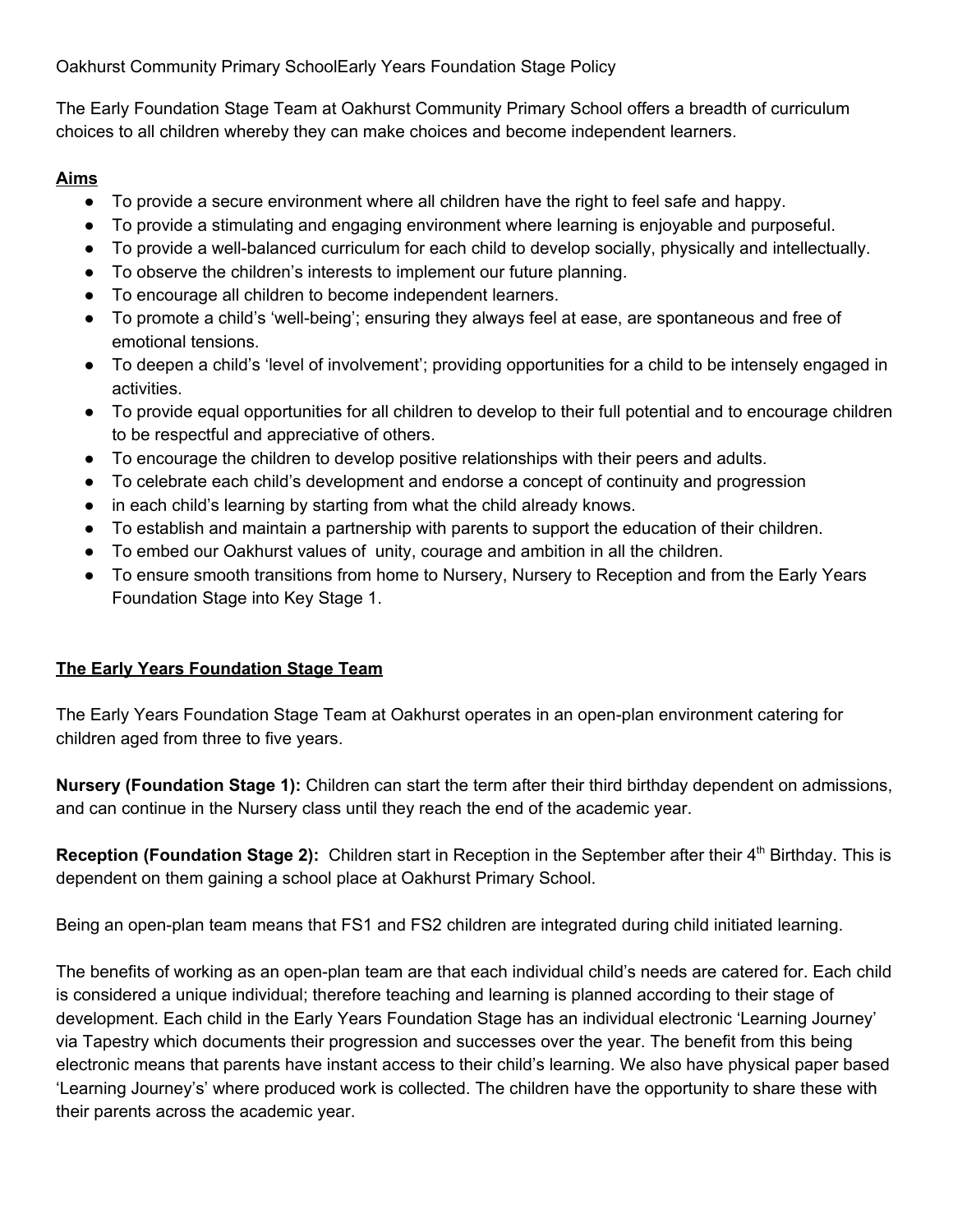**The Early Years Foundation Stage:** We follow the Early Years Foundation Stage Curriculum (EYFS). This document encompasses 'The Characteristics of Effective Learning' and 'The Early Years Outcomes'. As a result of including these areas it has produced a concise document which shows developments from birth to 60+ months. As a school this year we are being early adopters for the new reformed EYFS statutory framework and therefore will be assessing children against the new revised Early Learning Goals.

The overarching aim of the EYFS is to help young children achieve the five Every Child Matters (ECM) outcomes.

- Be Healthy
- Stay Safe
- Enjoy and Achieve
- Make a Positive Contribution
- Achieve Economic Well-being

The EYFS is grouped into four themes to compliment the ECM outcomes and these are:

- A Unique Child
- Positive Relationships
- Enabling environments
- Learning and Development

The Learning and Development theme of the EYFS is made up of seven areas. All areas are inter connected and are of equal importance. The areas of Learning and Development are:

| Prime Areas           | Personal, Social and Emotional Development<br>1. |
|-----------------------|--------------------------------------------------|
|                       | 2. Communication and Language                    |
|                       | 3.<br><b>Physical Development</b>                |
| <b>Specific Areas</b> | <b>Mathematics</b><br>4.                         |
|                       | 5. Literacy                                      |
|                       | 6. Understanding the World                       |
|                       | <b>Expressive Arts and Design</b>                |

At Oakhurst, we believe every child is unique and learns at their own pace and in their own way. The Characteristics of Effective Learning are:

Playing and Exploring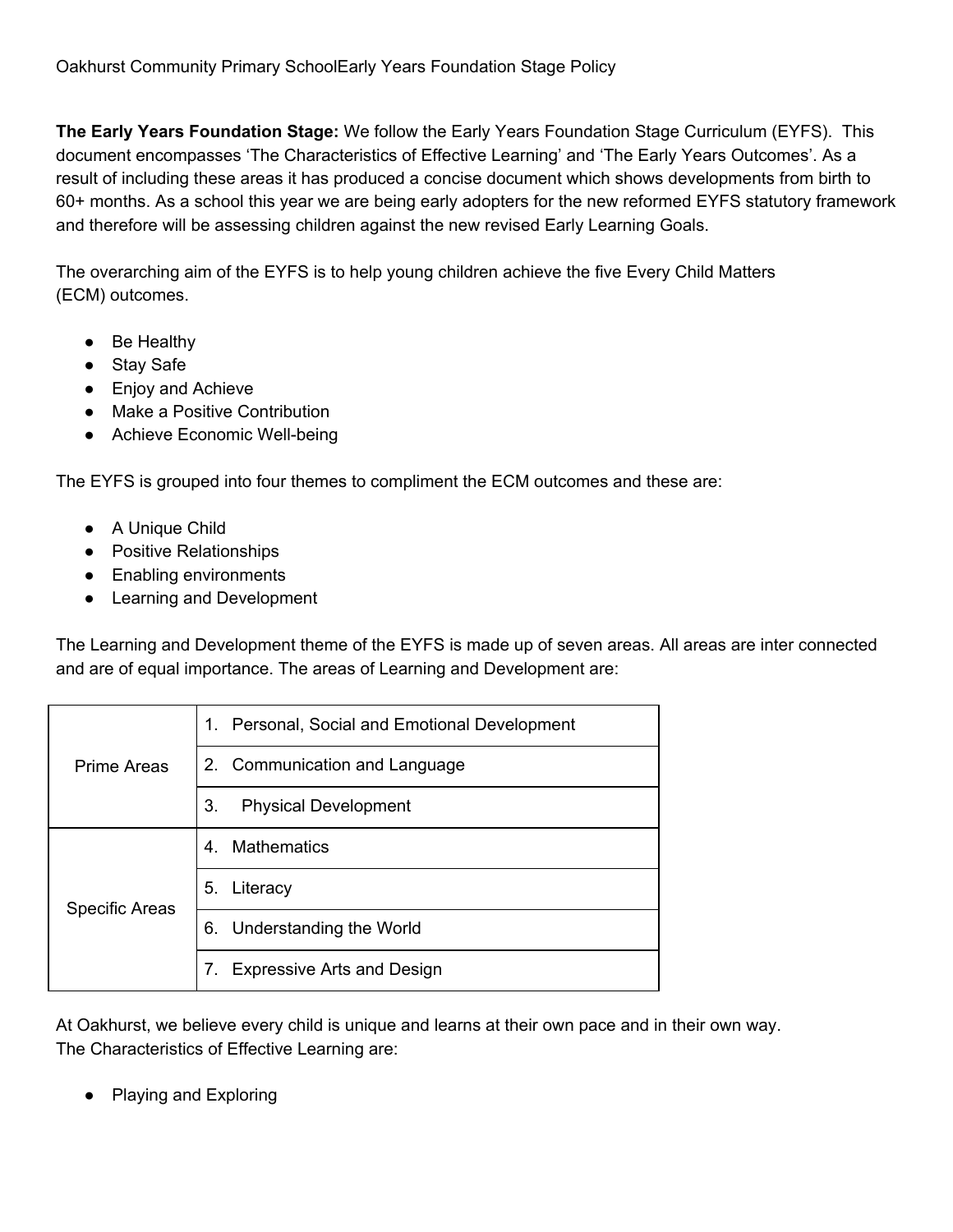- Active Learning
- Creative and Thinking Critically.

# **EYFS Areas Of Learning**

The Early Years Foundation Stage is a curriculum from birth to five years old. We follow the strands set by this curriculum and concentrate on providing learning opportunities in each of the seven areas of learning. None of these areas can be delivered in isolation from the others. They are equally important and depend on each other. The 'Prime Areas' of learning provide fundamental skills to support a child when learning the 'Specific Areas'. The 'Prime Areas' are introduced and focused on in the Nursery year with the gradual implementation of the 'Specific Areas'.

We observe and respond to the children during child initiated play, drawing upon their current interests and fascinations to impact our future planning. We set realistic yet challenging expectations that meet the needs of all our children; boys, girls, children with special educational needs, children who are more able, children with disabilities, children from varying social and cultural backgrounds, children of different ethnic groups and those from diverse linguistic backgrounds. We develop childrens 'Cultural Capital' first by understanding their needs and their background, this is done through home visits, meeting with parents and observations. We then expand their experiences through the provision we provide; developing their sense of awe and wonder. All areas of the curriculum are delivered through a balance of adult led, adult initiated and child initiated activities. Through play and practical experiences children learn about the world and their place within it. Children learn through first hand experiences, communication, literature and explorative resources.

## **Personal, Social and Emotional Development**

The school fosters and develops relationships between home, school and places of worship in order to make the links stronger for the good of the community as a whole. Children are encouraged to learn to work, share, take turns and communicate with others. They are also encouraged to be sensitive to the needs of others and to respect other cultures and beliefs. Children are enabled to become confident and develop a positive self-image.

## **Physical Development**

Children are given opportunities to move in a variety of ways, use equipment, develop and practise their fine and gross motor skills. They will develop an increasing understanding of how their body works and what is needed to be healthy. This is done both indoors and outdoors and by working with a wide range of resources. We take the time to observe children closely, to physically assess their abilities, and plan opportunities and activities to fill any gaps. We also ask specific questions during home visit and the induction process, to highlight any extra needs the children might have.

## **Communication and Language**

This covers all aspects of language development and provides a foundation for the core literacy skills. Developing a child's competence in speaking and listening is of great importance. Children need to be able to express themselves effectively, sharing their own experiences and having an awareness of the listener's needs. They will be able to follow instructions and understand 'how' and 'why' questions in relation to stories or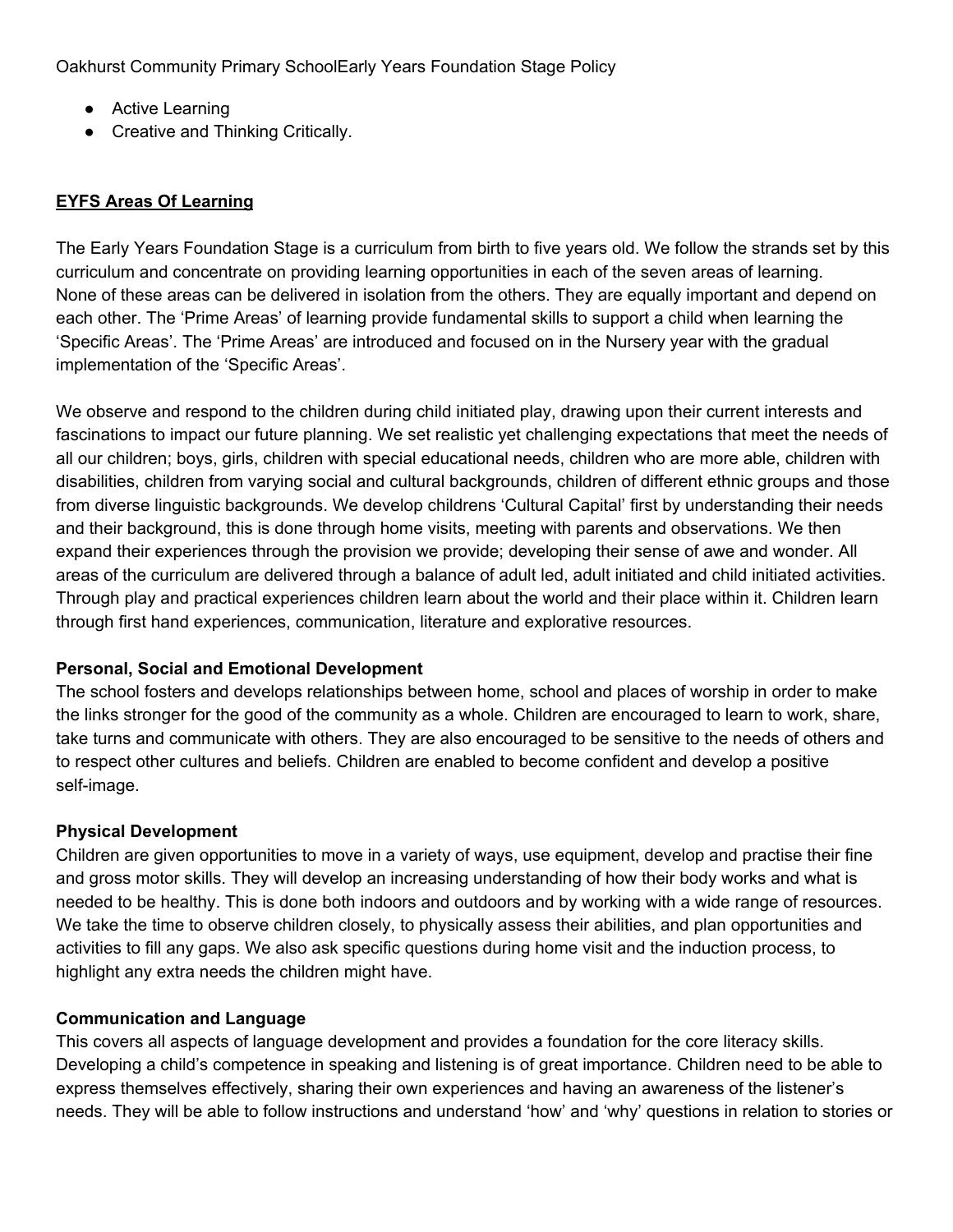recent events. We aim to extend and enrich a child's vocabulary through the implementation of story time, rhymes, role-play and group discussions. We aim to develop an environment with many 'communication friendly spaces' that encourage speaking and listening opportunities for the children.

# **Literacy**

Children are encouraged to develop their fine and gross motor skills by independently accessing the mark-making and 'Funky Fingers' resources both indoors and outdoors. Our aim is for them to develop from 'Magic Markers' to 'Whizzy Writers'. They will take part in teacher-led activities to develop their reading and writing skills. These will include whole class shared reading sessions incorporating a range of strategies, daily phonics sessions, and teacher supported writing tasks. Children have the opportunity to develop their reading and writing skills in accordance with their age, ability and competence.

# **Mathematics**

We aim for children to achieve mathematical understanding, develop skills to help them solve practical problems and use age appropriate mathematical language. Children begin to learn numbers through singing nursery rhymes and by taking part in number activities. This is then enhanced to children having the ability to use and apply number in a variety of contexts through mastery learning. Number is explored in a variety of ways with an increased focus on opportunities for children to reason and explain their thinking. Each number is looked at in greater depth and in different contexts. Within these sessions, addition, subtraction, early division and multiplication is introduced and revisited with children learning to be able to represent number in a variety of ways. Children are given opportunities to learn about number, addition, subtraction, shape, space, position, pattern and measures through discreet sessions and within the enhanced and continuous provision. Towards the end of the Early Years Foundation Stage children start learning to tell the time and are provided with opportunities to learn about money and how to solve simple calculations.

# **Understanding the World**

All children are given the opportunities to explore, solve problems, investigate, and make decisions. They will learn about their surrounding environment, living things, the world around them and the people who are important in their lives, as well as understanding some differences in regards to people and environments. Children are also given opportunities to develop computing skills and to work with and use modern technology.

# **Expressive Arts and Design**

We provide opportunities for all children to explore and share their thoughts, ideas and feelings through a variety of art, design, technology, music, drama, movement, dance and imaginative play activities. Children are given opportunities to make paintings, drawings, collages, models and use musical instruments. Children also learn new songs and rhymes and enjoy singing them with each other. We teach children to name colours, discover what happens when those colours are mixed, and sort and match them through various activities. During their time at Oakhurst, children are given the opportunity to participate in school productions and other performances.

# **Outside**

We have an outside learning space which children have access to each day. The outside area is an extension of our continuous provision and there is a variety of resources to facilitate learning. EYFS staff provide planned activities for children as well as giving opportunities for them to make their own choices and extend their own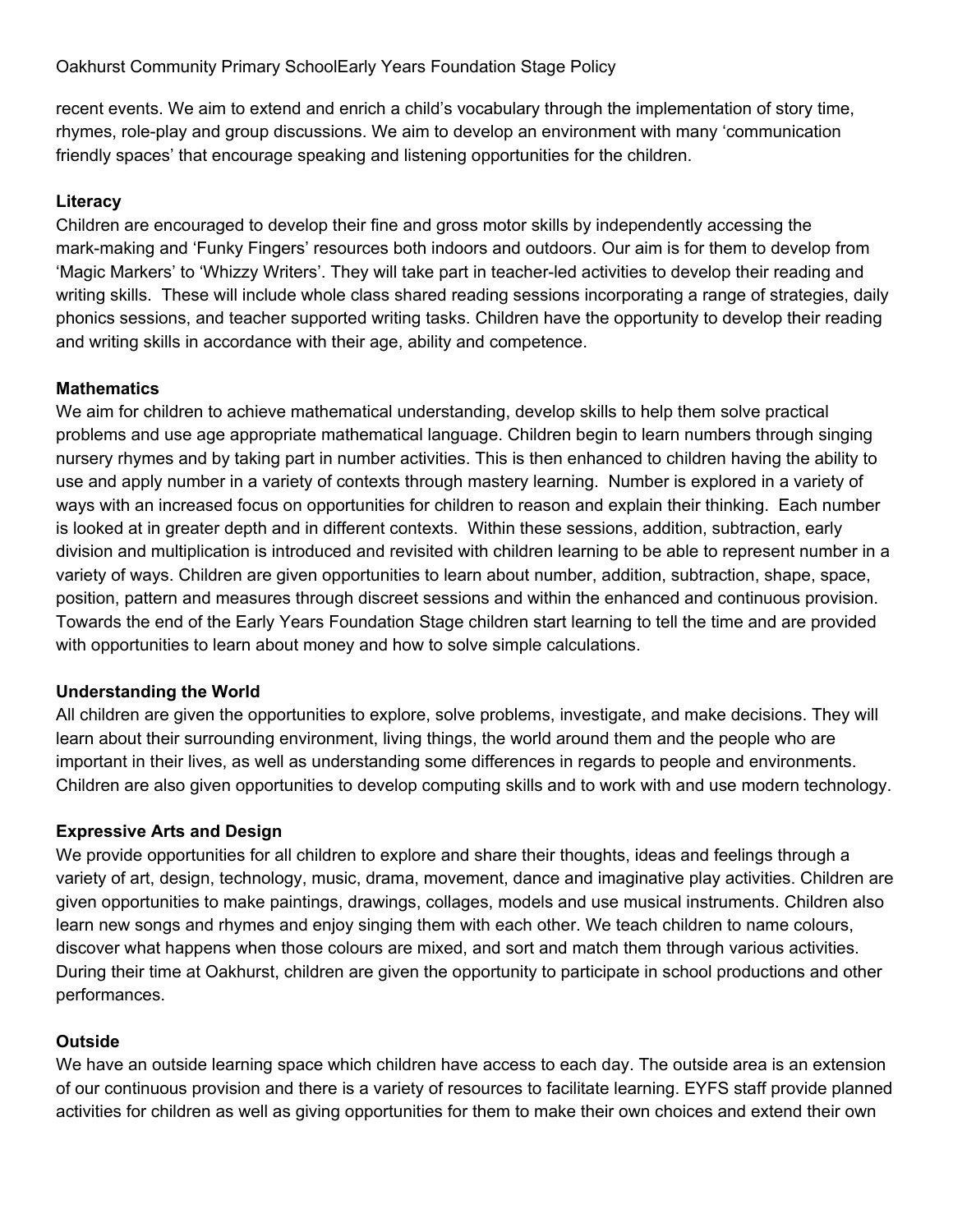learning. Our outdoor environment is risk assessed and regularly reviewed to ensure the safety of our children. Particular items of equipment are identified on our outdoor risk assessment and copies can be asked for upon request.

# **Styles Of Teaching & Learning**

The Early Years Foundation Stage staff endeavour to make each child's time fun as well as educational. The curriculum is structured to provide opportunities for child initiated activities as well as adult initiated and adult led. Adult led activities can be 1:1, in small groups of children or whole class.

## **Teaching Strategies**

The Early Years Foundation Stage staff work as facilitators, demonstrators, scribes, questioners and assessors with the children, in all aspects of their school day. Staff will intervene to stimulate, develop and stretch individuals and small groups of children. We recognise the importance of children having the opportunity to 'master' a key skill to ensure they receive solid foundations for future learning.

Each day children are provided with opportunities to have free flow access to both indoor and outdoor learning environments to develop their own ideas and lead their own learning. During this time they initiate their own activities and self-select resources to support them. We encourage our staff to be continuously reflective and to always question, 'what do I want a child to learn, and what is the best way for them to learn it?' At Oakhurst, we promote our EYFS staff to fathom; it is vital to watch, wait and wonder. It is crucial to identify the correct moment to intervene in a child's learning, in order to extend and broaden their learning experiences.

Our daily routine provides opportunities for adult led teaching to be in short focused sessions. The routine also offers opportunities for small group tasks and lengthy durations of time for child initiated play. The staff work towards using the whole environment indoors and outdoors to cover the curriculum, so children can experiment, investigate, interact, socialise and develop individually.

# **Assessment, Recording And Reporting**

We take huge pride in personally getting to know each individual child and their family. In the EYFS members of staff usually undertake home visits, but due to COVID-19 guidance this year we will be arranging 1:1 meetings with the parents to gain as much information about the child as possible. 'Stay and Play' sessions are encouraged across the Early Years Foundation Stage Team, where possible, to ensure children are settled as they begin their Nursery or Reception year at school. To enable a smooth transition from our Nursery into Reception, a detailed and thorough handover meeting is taken place with all EYFS staff members.

## **Assessment**

All children are assessed by ongoing observations and through professional discussion with members of the team, on a regular basis. These ongoing assessments are used to inform future planning and help identify children who may have learning or behaviour difficulties, or who may be more able.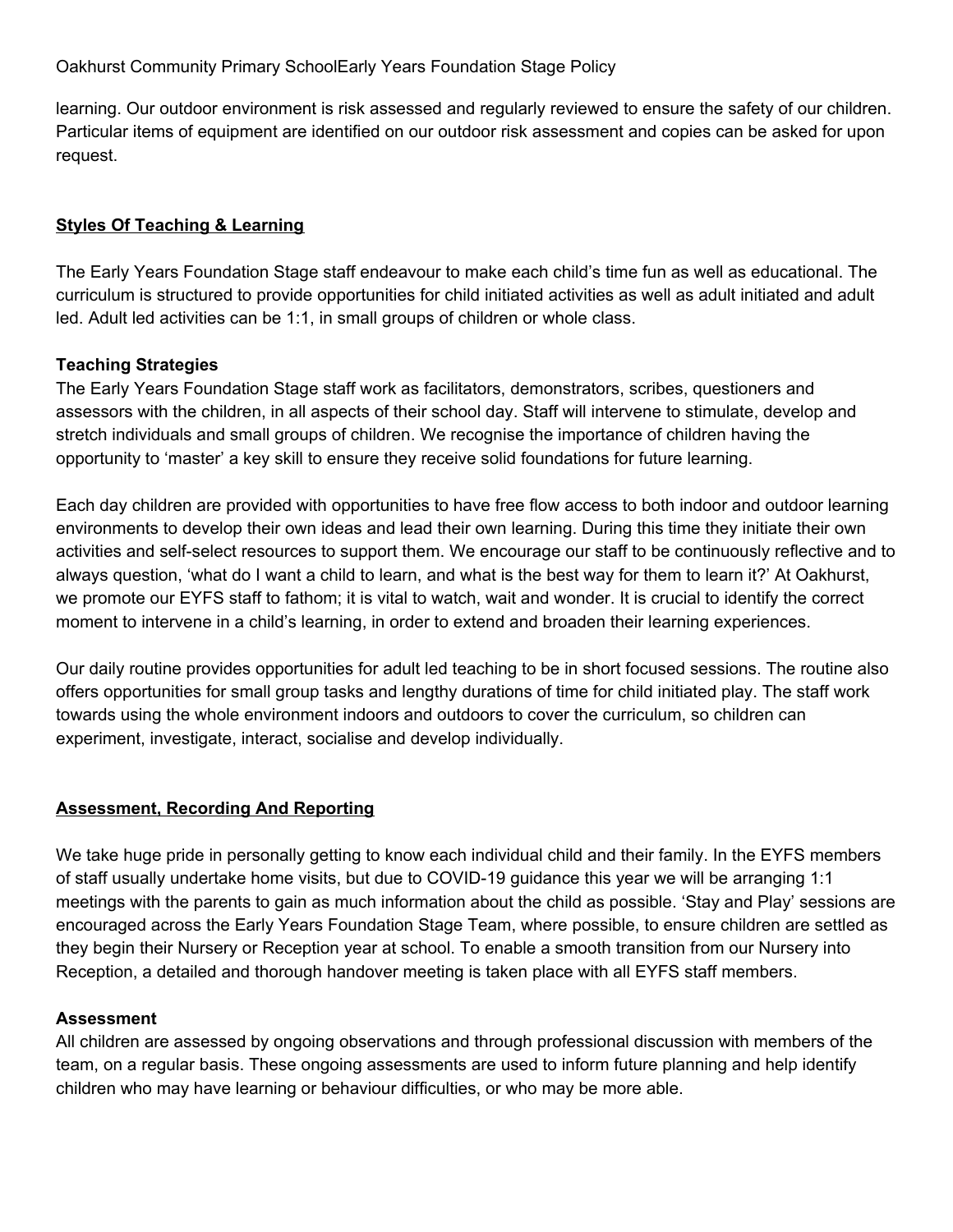The Early Years Foundation Stage staff collate a bank of on-going observations and assessments for each child. These contribute to the child's online 'Learning Journey' through Tapestry, which chronologically records all of their achievements. Each learning journey will contain photographs and written observations of the child. Pieces of work produced by the child will be collated in their physical learning journey. In both the Nursery and Reception years, we carry out assessments and use 'next steps' to support moving children on at their own unique pace.

The Early Years Foundation Stage staff share children's achievements with their parents or carers informally at the beginning or end of their school day, where possible. Formal feedback is given at consultation meetings with parents and each child is provided with an end of the year report. Parents are also regularly invited in to school to view their child's learning journey and make contributions using a 'WOW' template.

## **Curriculum Planning**

Staff plan activities and experiences for children that enable children to develop and learn effectively. Staff take into account the individual needs, interests, and stage of development of each child in their care, and use this information to plan a challenging and enjoyable experience. Where a child may have a special educational need or disability, staff consider whether specialist support is required, linking with relevant services from other agencies, where appropriate. In planning and guiding children's activities, practitioners reflect on the different ways that children learn and include these in their practice. Short term weekly planning includes child initiated, adult initiated and adult led tasks. Staff in the EYFS response plan based on the needs and interests of the children. Daily phonic plans are also provided for children in Reception and Nursery.

## **Special Educational Needs**

Children with Special Educational Needs may be identified when they first enter the Foundation Stage or at any time after. They will be integrated and included with the other children in the class where appropriate, and will be given extra support where necessary. Each child identified as having Special Educational Needs will be assessed and have a My Plan, outlining their individual targets which will be shared across the team. In the case of a child being identified with having Special Educational Needs the EYFS staff and SENCO will support the child and parents in getting extra help from outside agencies, as appropriate. Differentiation is made explicit in planning to cater for the needs of all children.

## **More Able Children**

Children who are identified as being more able are extended and challenged through questioning, provision and adult-led activities. Differentiation is made explicit in planning to cater for the needs of these children.

## **Staff And Resources**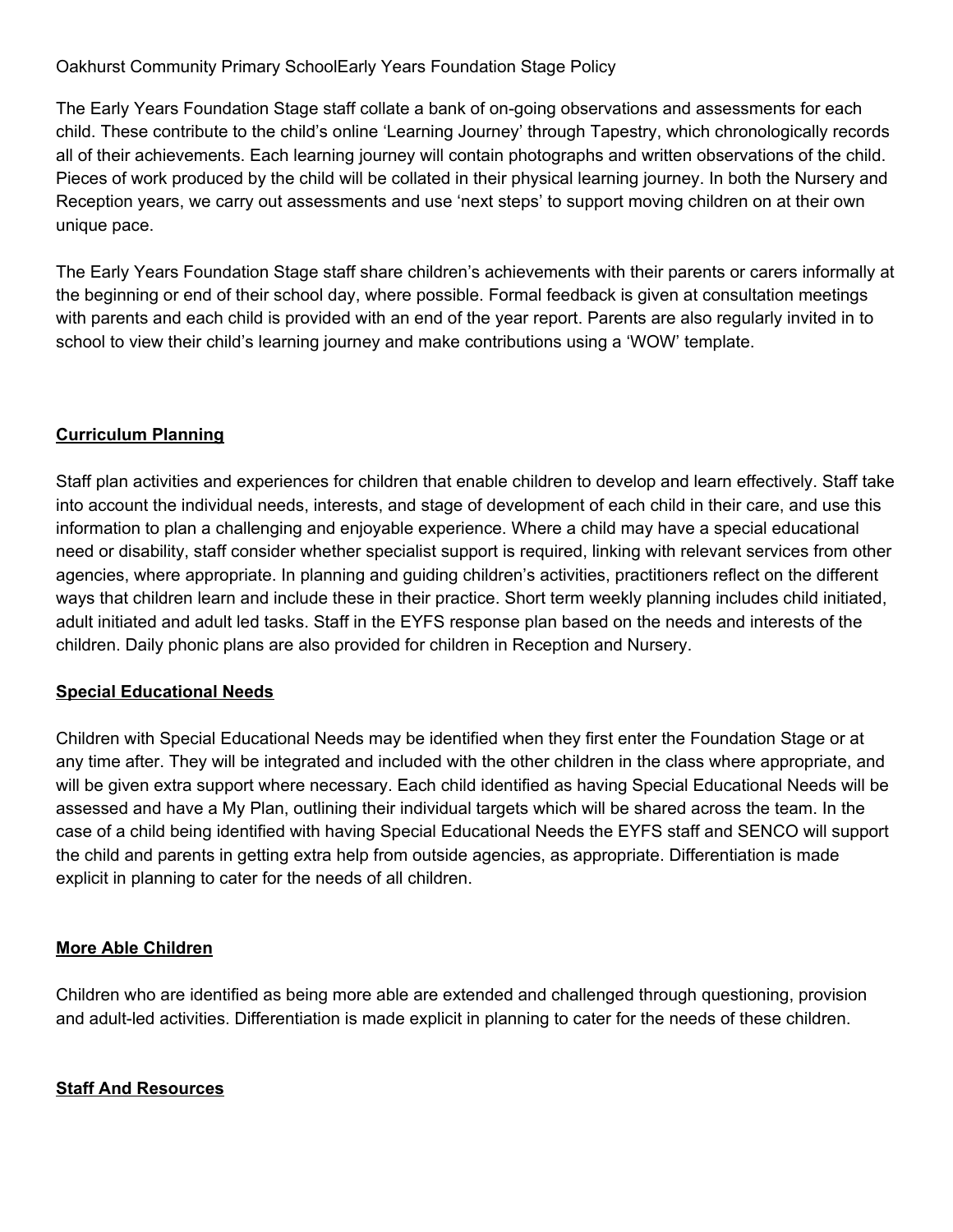The Early Years Foundation Stage team runs as an open-plan environment and has three qualified teachers, one nursery nurse and three teaching assistants. This provides each child with an opportunity to form a close bond with the adults in the team, something of great importance when they are first settling in. However, all members of staff will work with all of the children. The team currently consists of three classroom areas and an outside area. The classes are all open-plan however each class has their own 'class base'; this provides the children with a sense of belonging. All the resources are shared across the classes and are extremely accessible to all children, promoting independence; children are able to independently access the activities and equipment.

## **Equal Opportunities**

All children have equal opportunities regardless of gender, race, religion or ability. They have equal access to the curriculum and equipment. EYFS staff strives to enable all children to develop to their full potential and be fostered as individuals. Often staff will seek the help and support of outside agencies and other resources to enable this to happen.

## **Induction Procedures**

Our Early Years Foundation Stage values the importance of a smooth transition into our team. For this reason all children and families are usually offered a school visit and several taster sessions where the parents can 'stay and play' with their children. Due to COVID-19 some adaptations have had to be made to our induction process. The children join the Early Years Foundation Stage with a staggered entry enabling the staff to welcome each child and family in small groups. The new Reception children also start their new journey with a staggered entry, where they will attend in small groups of 10, gradually building up to attending all day. Usually by the third week in September, all the children in the Early Years team will be attending school full time. It is equally important that parents are comfortable with their child starting school as it is for the child to have a settled start. For this reason parents are invited to a meeting where they have the opportunity to look around the team, meet the members of staff and ask any questions. This provides an opportunity to establish the vital partnership between parents and school.

## **Community Links**

Our staff endeavour to maintain and build up links within the local community by having meetings with, and visits from, Health Visitors, Play Workers, Speech Therapists, Educational Psychologists, and such like for the benefit of the children. Visits from the emergency services and other people in our community will be arranged as appropriate to the curriculum.

## **Safeguarding Statement**

Our first priority is your child's welfare and therefore there may be a rare occasion when our concern about your child may mean we have to consult other agencies even before we contact you. The procedures which we